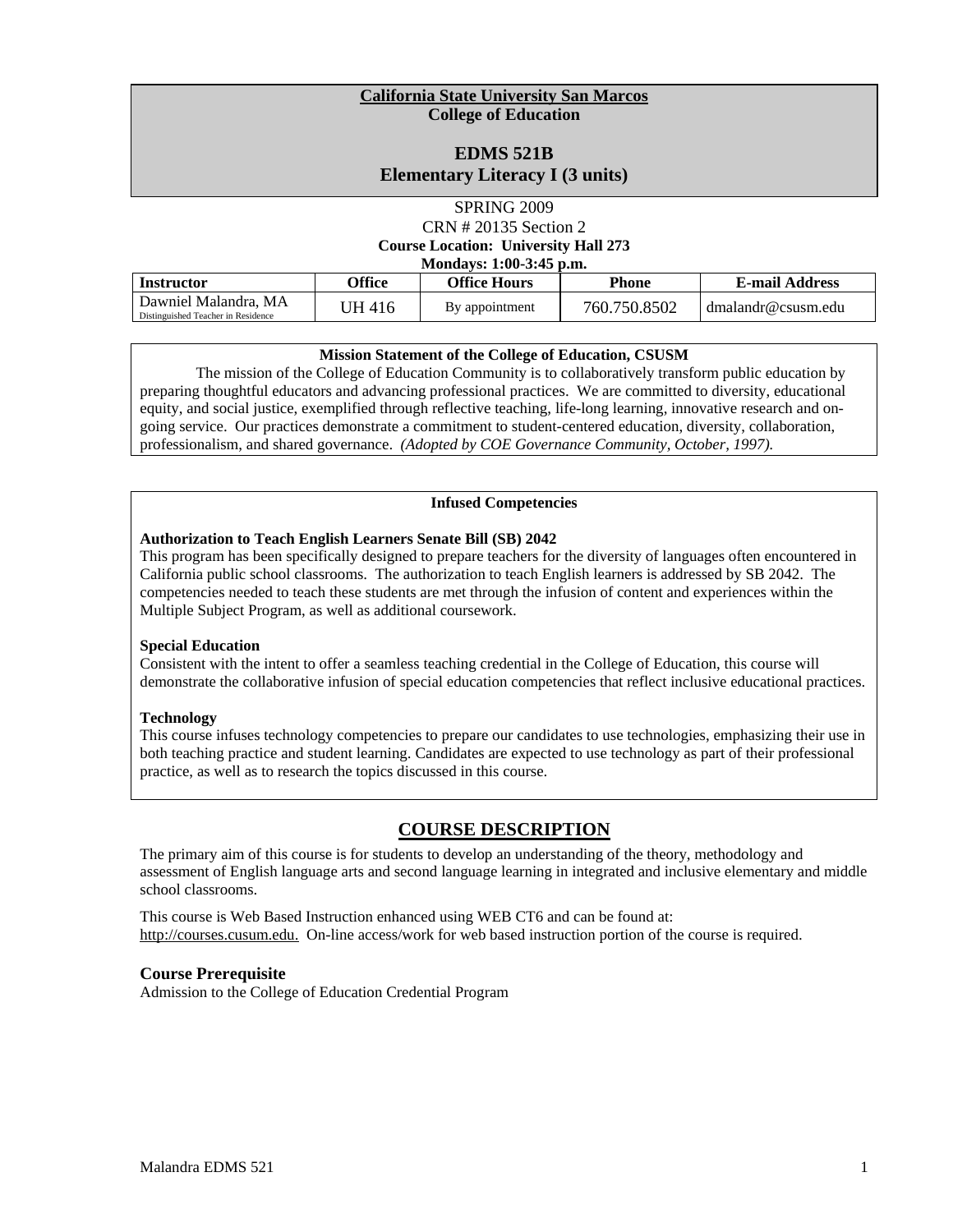## **Standards Alignment:**

The course objectives, assignments, and assessments have been aligned with the CTC standards for Multiple Subjects Credential. Please be sure to incorporate artifacts from this class into your final comprehensive portfolio. The following standards are a primary emphasis for this course:

Standard 3 – Relationship between theory and practice

Standard 4 – Pedagogical thought and reflective practice

Standard 5 – Equity, Diversity & Access to the Core Curriculum

Standard 7 – Equity, Preparation to Teach Reading Language Arts

Standard 7A- Multiple Subject Reading, Writing, and Related Language Instruction in English

#### **Course Objectives**

KNOWLEDGE - Teacher candidates will:

- • Gain an understanding of how a first and second language is acquired.
- Gain an understanding of the reading process and its relationship to thought, language and learning and the knowledge of reading content including: word analysis, fluency, vocabulary- academic language- and background knowledge, reading comprehension, literary response and analysis.
- Gain understanding of how to learn to read and write in first and second languages.
- • Become familiar with how to "deliver a comprehensive program of systematic, explicit instruction in reading, writing, listening, and speaking aligned to the state adopted English Language Arts Content Standards and the Reading/Language Arts Framework (2007).
- Become familiar with "multiple monitoring measures within the three basic types of assessments to determine students' progress towards state adopted content standards."
- *non-standard English, and advanced learners)* who have varied reading levels and language backgrounds." • Become familiar with "differentiated reading instruction and interventions to meet the needs of the *full range of learners (including struggling readers, students with special needs, English learners, speakers of*

SKILLS - Teacher candidates will:

- Become sensitive observers of children's language using behaviors.
- "Demonstrate knowledge and ability to utilize multiple monitoring measures within the three basic types of assessments to determine students' progress towards state adopted content standards: entry level assessment for instructional planning, monitoring student progress, post test or summative assessment."
- "Be able to analyze and interpret results [of children's reading and writing behaviors] to plan effective and differentiated instruction and interventions."
- • "Demonstrate knowledge of components of effective instructional delivery in reading, writing and listening and speaking."
- Develop the ability to select appropriate materials and instructional strategies to meet the individual needs of students and use "State Board of Education (SBE)-adopted core instructional materials for both instruction and intervention."
- Develop the ability to differentiate literacy instruction in order to provide Universal Access.
- Learn how to organize the classroom for teaching reading and writing to the *full range of learners (including struggling readers, students with special needs, English learners, speakers of non-standard English, and advanced learners)* who have varied reading levels and language backgrounds

#### ATTITUDES AND VALUES – Teacher candidates will:

- Develop an appreciation for the natural language abilities children possess for processing and producing print.
- • To appreciate the need and value of integrating reading writing into all curricular areas
- • Affirm the importance of a rich environment for an effective language arts program.
- Develop a sensitivity to and appreciation for culturally and linguistically diverse learners.
- Develop a sensitivity to and appreciation for the importance of reading and writing for students' own personal and professional growth.
- Develop a respect for each student, his/her abilities and background and the student's right to instruction that meets his/her individual needs.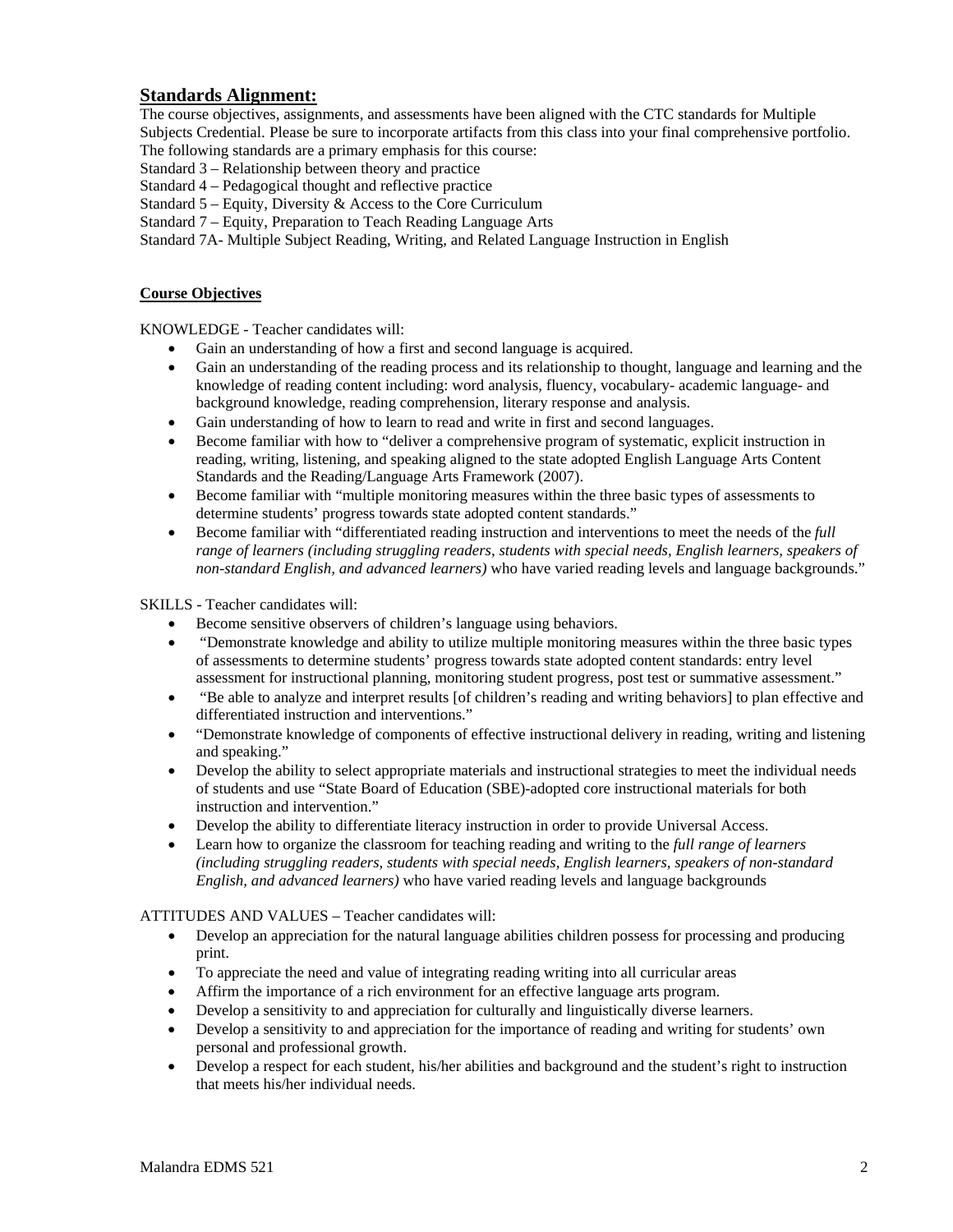#### **GENERAL CONSIDERATIONS**

## **California Teacher Performance Assessment (CalTPA)**

 Beginning July 1, 2008 all California credential candidates must successfully complete a state-approved system of teacher performance assessment (TPA), to be embedded in the credential program of preparation. At CSUSM this assessment system is called the CalTPA or the TPA for short.

To assist your successful completion of the TPA a series of informational seminars are offered over the course of the program. TPA related questions and logistical concerns are to be addressed during the seminars. Your attendance to TPA seminars will greatly contribute to your success on the assessment.

 Additionally, COE classes use common pedagogical language, lesson plans (lesson designs), and unit plans (unit designs) in order to support and ensure your success on the TPA and more importantly in your credential program.

COE website provided at the website provided: http://www.csusm.edu/coe/CalTPA/ProgramMaterialsTPA.html The CalTPA Candidate Handbook, TPA seminar schedule, and other TPA support materials can be found on the

#### **Outcomes and Standards**

The context for, and scope of this course is aligned with standards for the Cross-cultural Language and Academic Development (CLAD) endorsement, as articulated by the California Commission on Teacher Credentialing (CTC), and as approved by the faculty of the College of Education in development of the program approval documents. Further consideration has been given to the alignment of standards for multicultural education as articulated by the National Council for Accreditation of Teacher Education (NCATE), the Interstate New Teacher Assessment and Support Consortium (INTASC), and the National Board for Professional Teaching Standards (NBPTS). Emphasis is placed on learning outcomes (what you know and can demonstrate) rather than on inputs (putting in "seat time", meeting minimum criteria for assignments, checking off tasks and activities), and how these outcomes correspond to your potential to enhance student learning as a new teacher.

## **Authorization to Teach English Learners**

This credential program has been specifically designed to prepare teachers for the diversity of languages often encountered in California public school classrooms. The authorization to teach English learners is met through the infusion of content and experiences within the credential program, as well as additional coursework. Students successfully completing this program receive a credential with authorization to teach English learners. *(Approved by CCTC in SB 2042 Program Standards, August 02)* 

#### **CSUSM Academic Honesty Policy**

 Academic Honesty Policy. All written work and oral assignments must be original work. All ideas/materials that "Students will be expected to adhere to standards of academic honesty and integrity, as outlined in the Student are borrowed from other sources must have appropriate references to the original sources. Any quoted material should give credit to the source and be punctuated with quotation marks.

 general rules and regulations of the university. Disciplinary action may include the lowering of grades and/or the Students are responsible for honest completion of their work including examinations. There will be no tolerance for infractions. If you believe there has been an infraction by someone in the class, please bring it to the instructor's attention. The instructor reserves the right to discipline any student for academic dishonesty in accordance with the assignment of a failing grade for an exam, assignment, or the class as a whole."

#### . **Appeals**

Every student has the right to appeal grades, or appeal for redress of grievances incurred in the context of any course. Disputes may be resolved informally with the professor, or through the formal appeal process. For the latter, consult Dr. P. Kelly, Associate Dean.

 labs, and other student support services available as part of reasonable accommodation for special needs students. **Students with Disabilities Requiring Reasonable Accommodations** Every student has the right to equitable educational consideration and appropriate accommodation. Students having differing ability (mobility, sight, hearing, documented learning challenges, first language/English as a second language) are requested to contact the professor at the earliest opportunity. Every effort will be made to accommodate special need. Students are reminded of the availability of Disabled Student Services, the Writing Center, technology assistance in the computer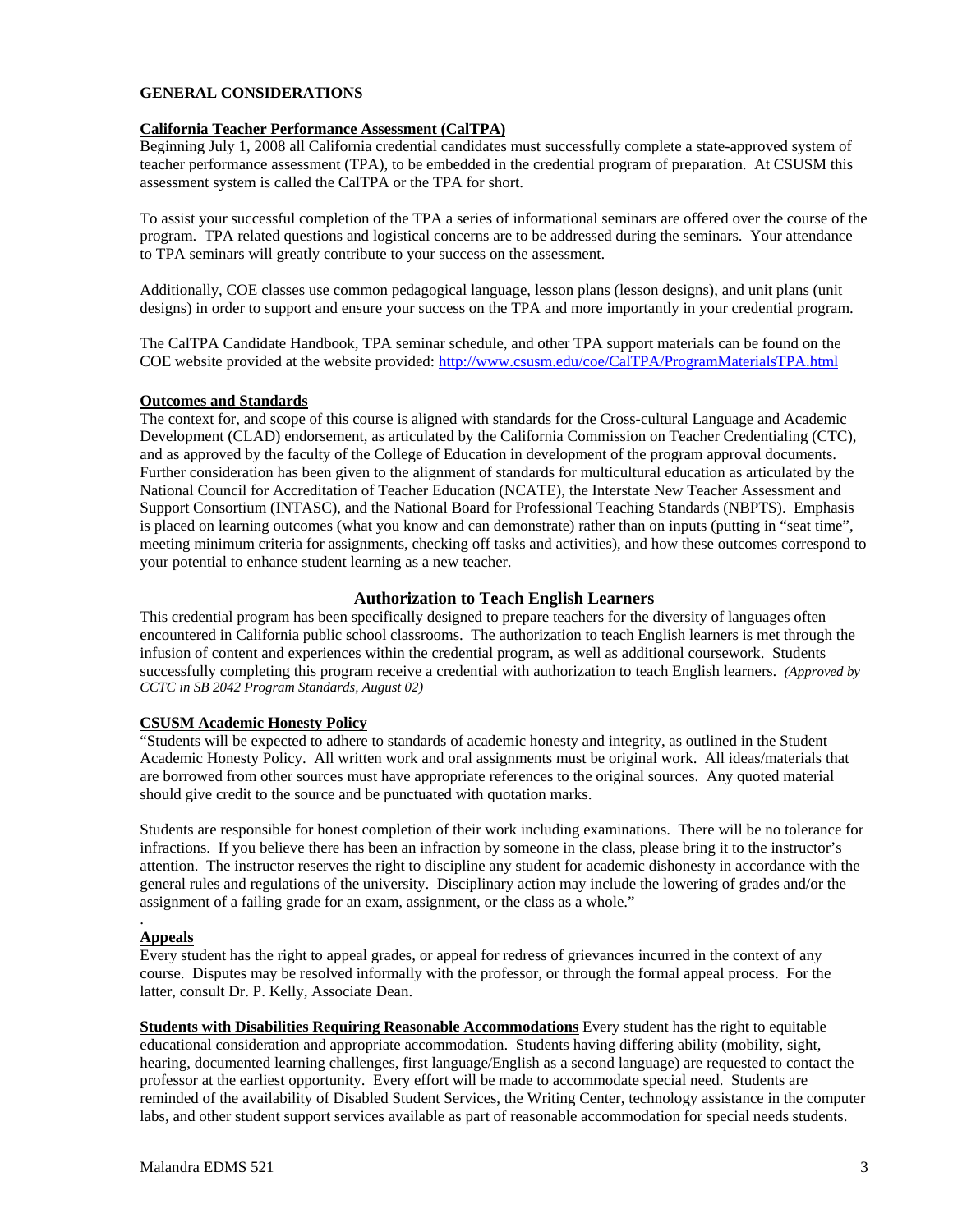Craven Hall 5205, and can be contacted by phone at (760) 750-4905, or TTY (760) 750-4909. Students authorized ensure confidentiality, in a more private setting. Students are approved for services through the Disabled Student Services Office (DSS). This office is located in by DSS to receive reasonable accommodations should meet with their instructor during office hours or, in order to

**Writing:** In keeping with the All-University Writing Requirement, all 3 unit courses must have a writing component of at least 2,500 words (approximately 10 pages) which can be administered in a variety of ways. Writing requirements for this course will be met as described in the assignments.

## **Plagiarism**

 University catalog. All work submitted for this course should reflect students' efforts. When relying on supporting manual, 5<sup>th</sup> edition. Failure to do so may result in failure of the course. As an educator, it is expected that each student will do his/her own work, and contribute equally to group projects and processes. Plagiarism or cheating is unacceptable under any circumstances. If you are in doubt about whether your work is paraphrased or plagiarized see the Plagiarism Prevention for Students website **http://library.csusm.edu/plagiarism/index.html**. If there are questions about academic honesty, please consult the documents authored by others, cite them clearly and completely using American Psychological Association (APA)

## **Electronic Communication Protocol (E-mail & Online Discussion Protocol)**

Email & On-Line Discussion Protocol: Electronic correspondence (e-mail and on-line discussion) is a part of your professional interactions. If you need to contact the instructor or other students, e-mail is often the easiest way to do so. It is my intention to respond to all received e-mails in a timely manner. Please be reminded that e-mail and online discussions are a very specific form of communication, with their own form of nuances and meanings. For instance, electronic messages sent with all upper case letters, major typos, or slang; often communicate more than the sender originally intended. With that said, please be mindful of all e-mail and on-line discussion messages you send, to your colleagues, to faculty members in the College of Education, or to persons within the greater educational community. All electronic messages should be crafted with professionalism and care. Things to consider:

- Would I say in person what this electronic message specifically says?
- How could this message be misconstrued?
- Does this message represent my highest self?
- Am I sending this electronic message to avoid a face-to-face conversation?

In addition, if there is ever a concern with an electronic message sent to you, please talk with the author in person in order to correct any confusion.

All electronic messages should be crafted with professionalism and care. For more guidance see Core Rules of Netiquette at *http://www.albion.com/netiquette/corerules.html.* 

## **COURSE REQUIREMENTS**

 **College of Education Attendance Policy:** Due to the dynamic and interactive nature of courses in the College of Education, all students are expected to attend all classes and participate actively. Absences and late arrivals/early departures will affect the final grade. The COE attendance policy states, "At a minimum, students must attend 80% of class time, or s/he may not receive a passing grade for the course at the discretion of the instructor. Individual instructors may adopt more stringent attendance requirements." (*Adopted by the CE Governance Community, December, 1997)* 

## **Student Participation and Attendance**

 The course deals with complex material processed in a variety of ways. Structured interactions, group processes, forms the basis for points assigned. Due to the fast paced and highly interactive nature of the course, regular oral presentations, guided discussion of readings, and self-disclosure exercises are the norm. **Students are expected to have read assigned materials by the date indicated in the syllabus, and should be prepared to discuss readings individually or in variously structured groups.** The degree of your engagement in these processes attendance and full participation are expected: teaching and learning is difficult (if not impossible) if one is not present for and engaged in the process.

Therefore, the above College Attendance Policy is amplified as follows:

**1**. Missing more than 2 class meetings will result in the reduction of one letter grade.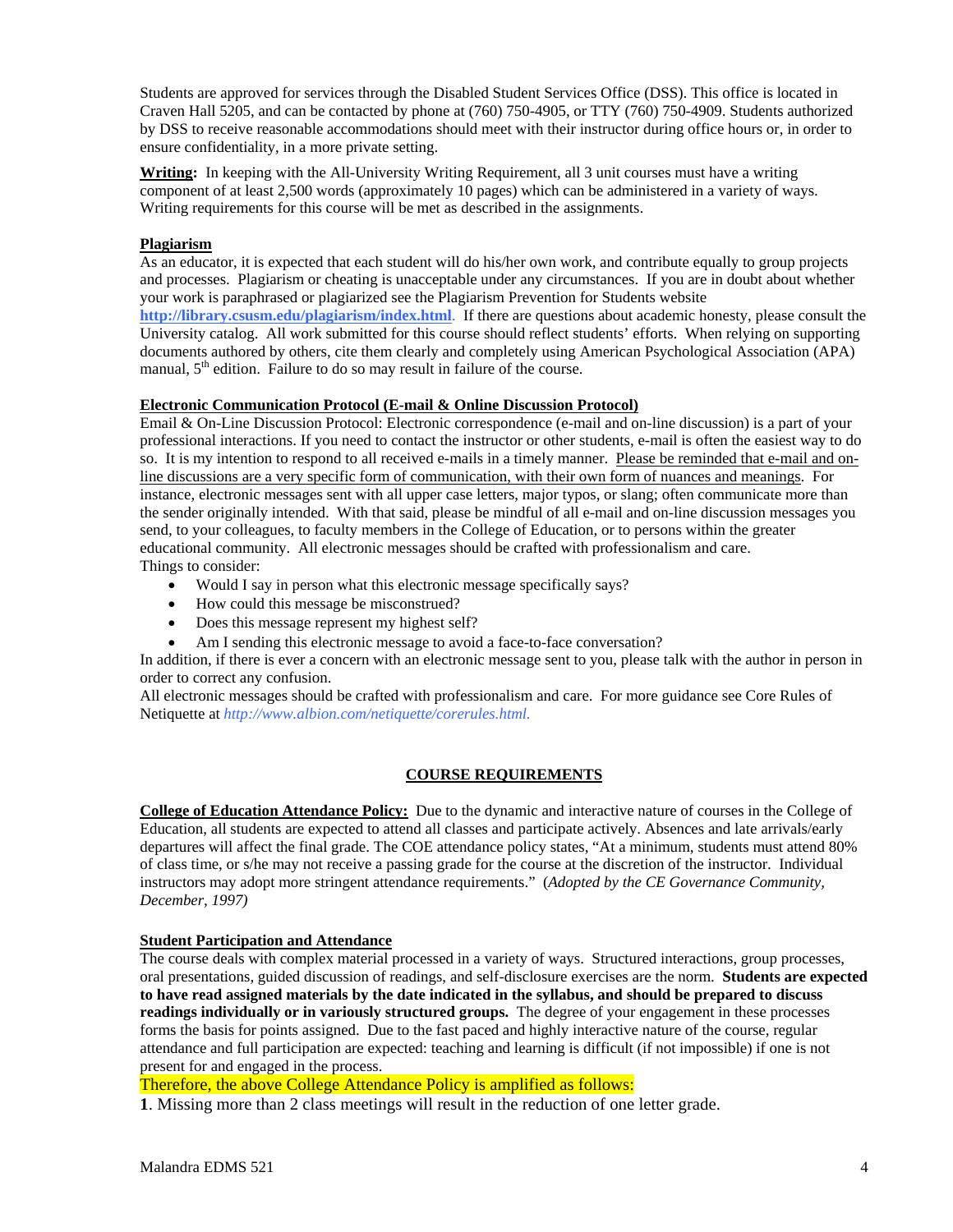**2.** Arriving late or leaving early on more than three occasions will result in the reduction of one letter grade.

**3.** Illness and emergency circumstances will be considered/negotiated on a case-by-case basis. *Please notify the instructor in writing (email) as soon as possible* so that handouts can be saved for you. These measures should not be considered punitive, as students are expected to establish appropriate personal, academic and career-ladder priorities. Therefore these measures should be viewed as taking appropriate individual responsibility for one's own learning in a democratic, collaborative and reciprocal-learning environment. **Should students have extenuating circumstances, please contact the instructor as soon as possible.** 

## **Required Texts**

- • California Department of Education. (1999). *Reading Language Arts Framework for California Public Schools: Kindergarten through grade twelve.* Available on-line.
- • Johns, J. (2000). *Basic Reading Inventory: Pre-primer through Grade Twelve and Early Literacy Assessments. 9th Edition.* Kendall-Hunt.
- • Flint, A. S. (2008). *Literate Lives: Teaching Reading and Writing in Elementary Classrooms.*  John Wiley & Sons, Inc.
- • Zarrillo, J. J. (2002). *Ready for RICA: A test preparation guide for California's Reading Instruction Competence Assessment.* Merrill Prentice Hall.(packaged as one).

## **Optional Texts**

• Cunningham, P. *Phonics They Use* 

**NOTE:** Assigned texts and readings **MUST** be brought to class sessions according to the course schedule.

## **Grading Policy**

All students will come prepared to class; readings and homework assignments are listed on the dates on which they are due. All required work is expected to be on time. One grade level will be deducted for late assignments (e.g., an "A" assignment that is submitted late will be marked down to a "B"). Unless prior instructor approval is secured, assignments will not be accepted three class sessions after which they are due. Exceptions will be handled on a case-by-case basis, as determined by the instructor.

## **Grading Emphasis**

It is expected that students will proofread and edit their assignments prior to submission. Students will ensure that the text is error-free (grammar, spelling), and ideas are logically and concisely presented. The assignment's grade will be negatively affected as a result of this oversight. Each written assignment will be graded approximately 80% on content and context (detail, logic, synthesis of information, depth of analysis, etc.), and 20% on mechanics (grammar, syntax, spelling, format, uniformity of citation, etc.). All citations, where appropriate, will use American Psychological Association (APA) format. Consult American Psychological Association (APA) Manual, 5<sup>th</sup> edition for citation guidance.

Grading will also include a component of "professional demeanor." Students will conduct themselves in ways that are generally expected of those who are entering the education profession. This includes but is not limited to:

- On-time arrival to all class sessions;
- Advance preparation of readings and timely submission of assignments;
- Respectful participation in all settings (e.g., whole group, small group, in/outside of class);
- Carefully considered, culturally aware approaches to solution-finding.

The following grading scale will be used:

| $93 - 100$ | A  | $75 - 79$    | $C_{\pm}$ |
|------------|----|--------------|-----------|
| $90 - 92$  | А- | $72 - 74$    | C         |
| 88 – 89    | B+ | $70 - 71$    | $C-$      |
| $83 - 87$  | В  | $60 - 69$    | D         |
| $80-82$    | В- | $59 -$ below | F         |
|            |    |              |           |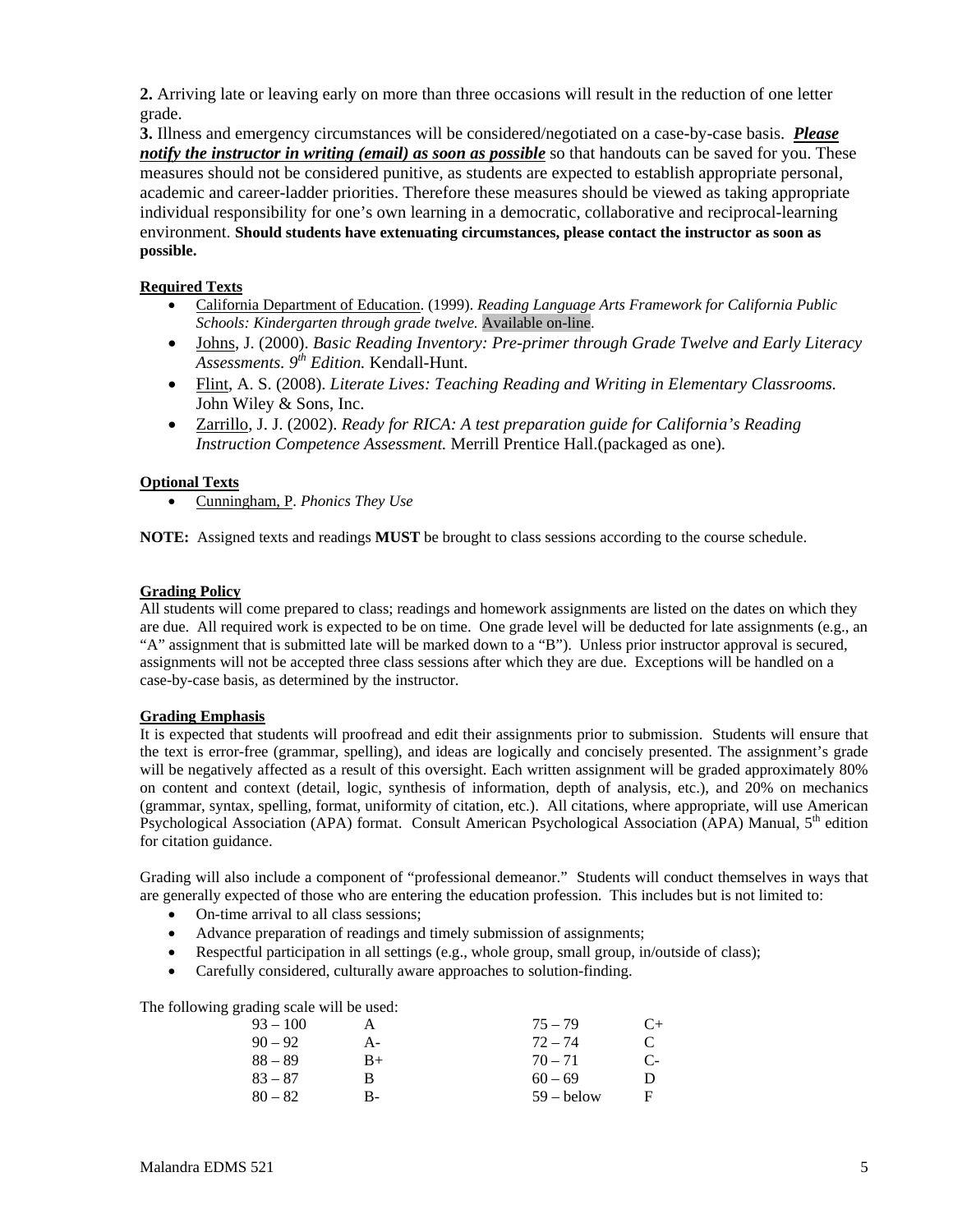## **COURSE ASSIGNMENTS/POINTS POSSIBLE**

| Field Observations of Literacy Instruction (independent)            | 27 points  |
|---------------------------------------------------------------------|------------|
| Reading Strategy Lesson Plan (independent or partner)               | 25 points  |
| Assessment Table (group/independent)                                | 10 points  |
| Literacy Game (partner/small group)                                 | 15 points  |
| Reading Reflections (independent)                                   | 8 points   |
| Professional Disposition (Attendance/Participation/Professionalism) | 15 points  |
| <b>Total</b>                                                        | 100 points |

**Please note assignments are due whether or not you are present in class that day. On the required due date, turn in your assignment to WebCT. A hard copy of certain assignments needs to be turned in to class. Please refer to the class schedule for this information.** 

**While this syllabus is carefully planned, it may be modified at any time in response to the needs and interests of the class.**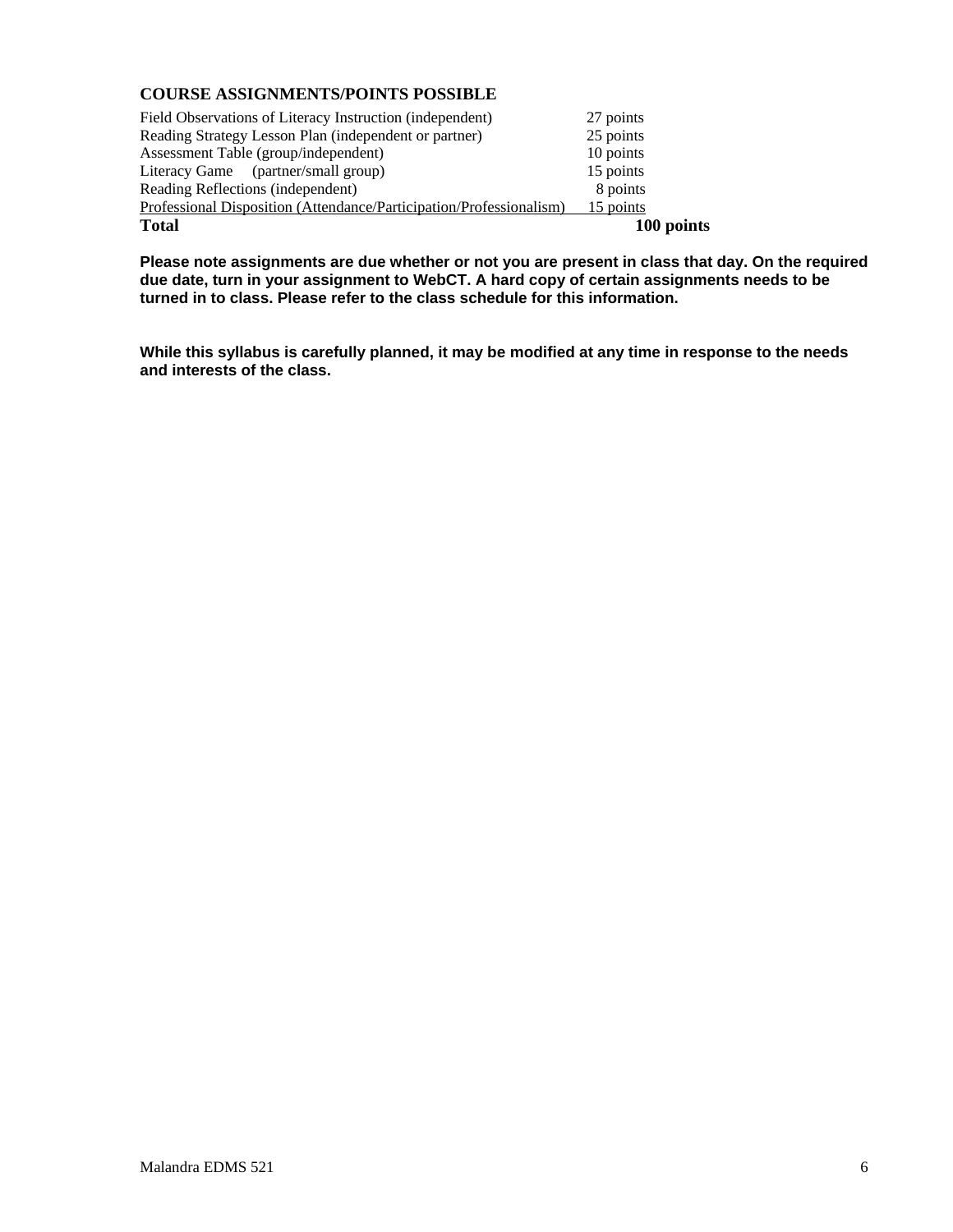# **COURSE ASSIGNMENTS**

## 9 **FIELD OBSERVATIONS (27 points total)**

## Overview:

Field Observations show you have observed specific literacy strategies in the classroom; these strategies are related to RICA areas. Here is a list of RICA areas and the chapter in *Ready for RICA* in which you can read about them. You will complete one Field Observation Form for three (3) of the nine (9) topics listed.

| <b>EDMS 521</b>                                                |
|----------------------------------------------------------------|
| Ongoing assessment (Chapter 1)                                 |
| Planning, organizing, managing reading instruction (Chapter 2) |
| Phonemic Awareness (Chapter 3)                                 |
| Concepts about Print (Chapter 4)                               |
| Phonics Instruction (Chapter 5)                                |
| Spelling Instruction (Chapter 6)                               |
| Reading Comprehension – Narrative (Chapter 7)                  |
| Vocabulary Development (Chapter12)                             |
| Structure of the English Language (Chapter 13)                 |

## What To Do:

Observe in any public education classrooms. Below is an example of a Field Observation – use this format. In each Field Observation, write observations of lessons related to balanced literacy and the RICA content areas taught in EDMS 521. Write observations of the teacher and students in the "Activity" section; explain how each activity relates to a RICA area. Be very specific (150 words or more on each side of the table – though that's not so in the example) and use 1.5 spacing!

Below is the observation form with a brief example. Replicate the form on your computer. Completed forms should be no longer than one full page. To complete the forms, type them using size 10 Times New Roman font, with 1 ½ spacing. You will submit them individually on WebCT.

| <b>Name: Ima Literate</b>                                                                                                                                                                                                                                                                                                                                                                                                                                                                                                                                                                  | <b>Observation Date: 9/17/08</b>                                                                                                                                                                                                                                                                                                                                                                                                                                                                                                                                                                                                                                                                                                                         |  |  |
|--------------------------------------------------------------------------------------------------------------------------------------------------------------------------------------------------------------------------------------------------------------------------------------------------------------------------------------------------------------------------------------------------------------------------------------------------------------------------------------------------------------------------------------------------------------------------------------------|----------------------------------------------------------------------------------------------------------------------------------------------------------------------------------------------------------------------------------------------------------------------------------------------------------------------------------------------------------------------------------------------------------------------------------------------------------------------------------------------------------------------------------------------------------------------------------------------------------------------------------------------------------------------------------------------------------------------------------------------------------|--|--|
| <b>Reading/Writing Topics:</b> Concepts about Print, Early Writing, Beginning Phonics                                                                                                                                                                                                                                                                                                                                                                                                                                                                                                      |                                                                                                                                                                                                                                                                                                                                                                                                                                                                                                                                                                                                                                                                                                                                                          |  |  |
| <b>Grade Level:</b> Kindergarten                                                                                                                                                                                                                                                                                                                                                                                                                                                                                                                                                           | <b>Additional Descriptors: SEI class</b>                                                                                                                                                                                                                                                                                                                                                                                                                                                                                                                                                                                                                                                                                                                 |  |  |
| <b>Activity:</b><br>The teacher taught the "B" sound using alphabet cards<br>and the pocket chart. The students sat together on the<br>carpet as a whole group. The teacher asked the<br>students to help him place the picture cards that<br>represented words starting with "B" in the pocket<br>chart. Some pictures represented words starting with<br>other letters, so students had to decide which ones did<br>and which ones did not go in the pocket chart. The<br>teacher then had them look for "B" word cards (that<br>went with the "B" picture cards). Then, the teacher had | To what RICA area(s) does this activity relate?<br>In the literacy lesson that I observed, I identified two RICA topics,<br>"Concepts about Print" and "Phonics." I learned that concepts about<br>print instruction can be taught effectively in a whole group when the<br>teacher uses interactive activities. In this lesson, I noticed that the<br>children were engaged in identifying letter "B" because they enjoyed<br>matching the letter "B" and the picture cards representing words with<br>the $/b/$ sound.<br>The second RICA topic I identified is "Phonics." I learned phonics<br>instruction starts at a very basic level. Here, students looked for words<br>using the letter "B" by sorting word cards by the first letter. I learned |  |  |
| the students work at the tables writing words beginning<br>with "B" then illustrated the following – bird, ball,<br>balloon, and boat.                                                                                                                                                                                                                                                                                                                                                                                                                                                     | you can make accommodations for Spanish dominant EL students when<br>the teacher used some words that were close cognates (ball-bola) to help<br>the students make connections between English and Spanish letter-                                                                                                                                                                                                                                                                                                                                                                                                                                                                                                                                       |  |  |
| (You would continue explaining what you saw)                                                                                                                                                                                                                                                                                                                                                                                                                                                                                                                                               | sound relationships.<br>(You would continue explaining how activities relate)                                                                                                                                                                                                                                                                                                                                                                                                                                                                                                                                                                                                                                                                            |  |  |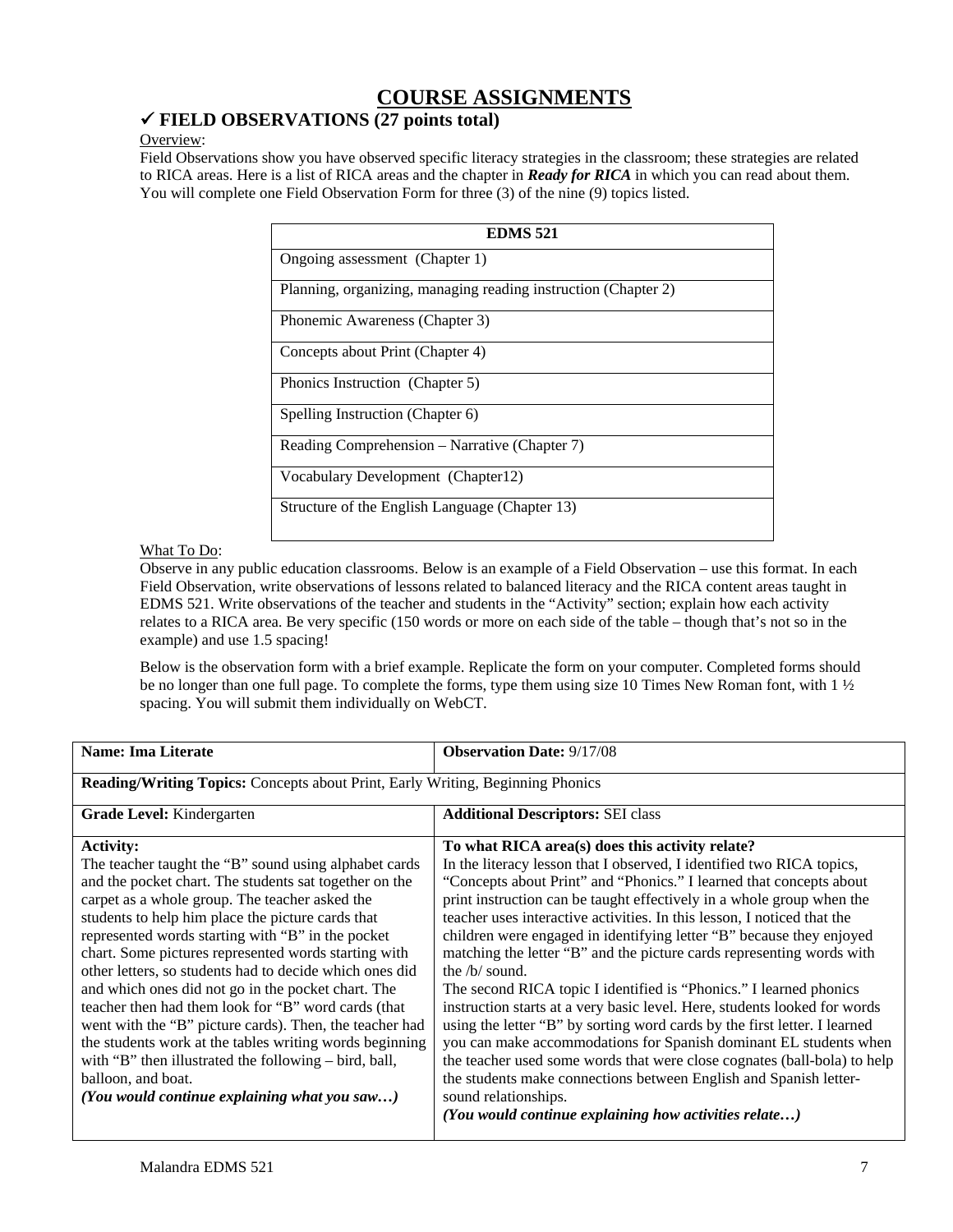## 9 **READING STRATEGY LESSON PLAN (25 points)**

## Overview:

Independently or with a partner, present a READING strategy lesson of no more than 15 minutes. Make it *active, interesting, meaningful and accessible* to diverse students. It can be a mini-lesson, direct instruction, inquiry, or any format you choose. Sample lessons might include:

- Monitoring Reading or Comprehension
- Making predictions
- Phonics or Phonemic Awareness
- Organizing information while you read
- Relating what you are reading to what you already know
- Finding the main idea of a story
- Identifying story elements
- Identifying patterns in a text
- Making inferences
- Summarizing
- Using context clues to figure out words you don't know
- Using graphic organizers for comprehension

#### What To Do:

Select one of the instructional strategies from the Lesson Plan assigned in 511, and present it to the class as a minilesson. The mini-lesson should have an Into, Through, and Beyond.

## **Use this template for your mini-lesson:**

#### **Lesson Design by\_\_\_\_\_\_\_\_\_\_\_\_\_\_\_\_\_\_\_\_\_\_\_\_\_\_\_\_\_\_\_\_\_\_\_**

| <b>Title of the Lesson:</b>                                                            |
|----------------------------------------------------------------------------------------|
| <b>Grade Level:</b>                                                                    |
| <b>CA Content Standard (s):</b>                                                        |
| <b>Learning Goal (s)-Objectives</b>                                                    |
| (Cognitive, Affective, Psychomotor, Language)                                          |
| <b>Students will:</b>                                                                  |
| <b>Instructional Strategies</b> *(See Below)                                           |
|                                                                                        |
| <b>INTO</b>                                                                            |
|                                                                                        |
| <b>THROUGH</b>                                                                         |
|                                                                                        |
| <b>CLOSURE</b>                                                                         |
|                                                                                        |
| <b>BEYOND</b>                                                                          |
|                                                                                        |
| Differentiation Strategies for ELL students and students with special needs:           |
| (Content-Process-Product)                                                              |
|                                                                                        |
| Assessment(s):                                                                         |
| (Describe and state if it is Entry Level, Formative-Progress Monitoring, or Summative) |
| <b>Rationale:</b>                                                                      |

(Explain why you chose these strategies, groupings, etc…)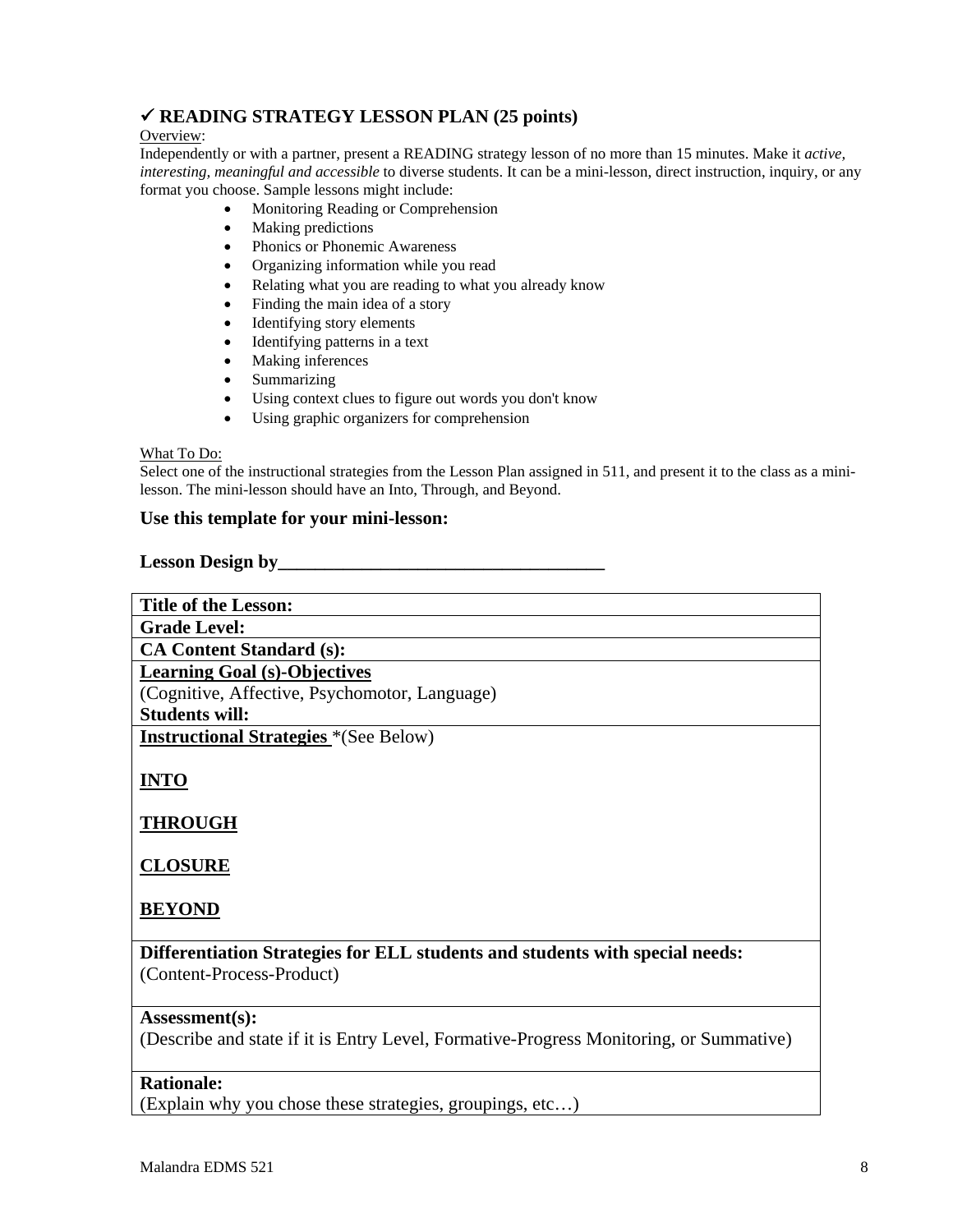## **\* Instructional Strategies**

## • INTO

Write a paragraph that describes what you will do prior to teaching the lesson to connect to students' prior knowledge and to engage them in the topic.

- Describe Instructional Strategies
- Describe Student Activities
- THROUGH

Write a detailed instructional plan of what you will do when teaching the reading lesson. What will you do for each of the following steps of instruction?

o Modeled instruction: ("I do")

Describe Instructional Strategies Describe Student Activities

o Shared instruction: ("We do")

Describe Instructional Strategies

- Describe Student Activities
- o Guided instruction ("You do")

Describe Instructional Strategies Describe Student Activities

• CLOSURE

Write a paragraph that describes how you will end the lesson

• BEYOND

Write a paragraph that describes how you want students to apply what you have taught them to do in this lesson as they continue reading in the overall reading unit you have chosen. How will you reinforce and review the key concepts and skills of this lesson so that they continue applying them?

## <sup>9</sup> **ASSESSMENT TABLE (10 points)**

Overview:

This is designed to familiarize you with a variety of assessments and evidence of student learning. You will be performing some of these assessments in EDMS 522 in your Literacy Case Study. Keep it until then!

## What to do:

- Copy the form into your computer *you will need more room, so resize the table to accommodate your writing, and reorient the page to landscape.*
- Complete a descriptive list of 5 different assessments. Be complete in your descriptions. Type your responses. Submit to WebCT on the due date.

| <b>Assessment Table</b>                   |                                         |                                                                              |                                                                                   |                                                                                        |                                                            |
|-------------------------------------------|-----------------------------------------|------------------------------------------------------------------------------|-----------------------------------------------------------------------------------|----------------------------------------------------------------------------------------|------------------------------------------------------------|
| What is the<br>name of the<br>assessment? | What does the<br>assessment<br>measure? | Is it entry level,<br>summative, progress<br>monitoring or a<br>combination? | How do you administer<br>this assessment?<br>How do you score this<br>assessment? | To whom will the<br>assessment be given?<br>(All, ELLs,<br>Struggling students,<br>etc | How might the<br>results of this<br>assessment be<br>used? |
| 1.                                        |                                         |                                                                              |                                                                                   |                                                                                        |                                                            |
| 2.                                        |                                         |                                                                              |                                                                                   |                                                                                        |                                                            |
| 3.                                        |                                         |                                                                              |                                                                                   |                                                                                        |                                                            |
| 4.                                        |                                         |                                                                              |                                                                                   |                                                                                        |                                                            |
| 5.                                        |                                         |                                                                              |                                                                                   |                                                                                        |                                                            |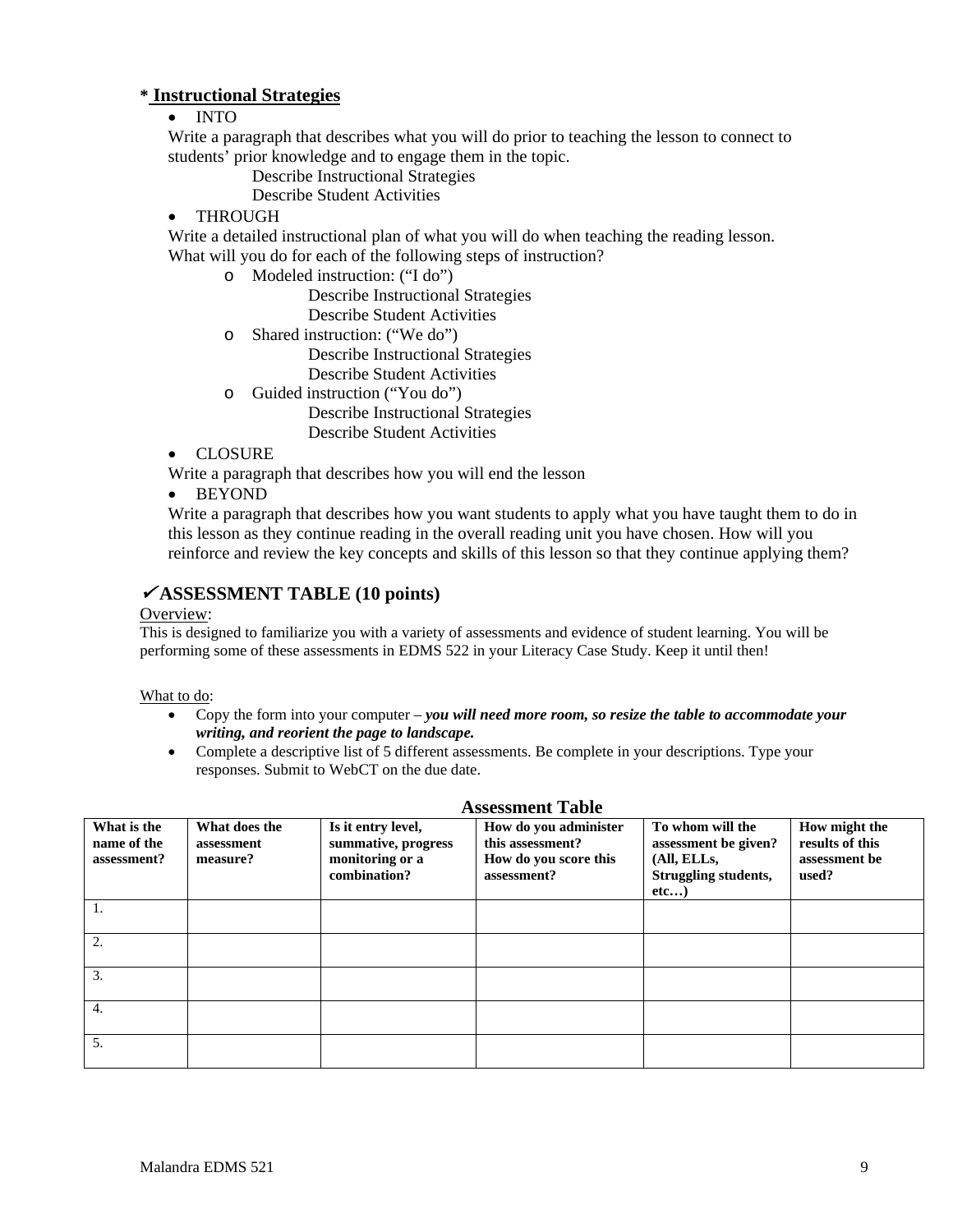## <sup>9</sup> **LITERACY GAME (15 points)**

## Overview:

Assessment drives instruction. Teachers use many assessments throughout a day to determine what students know. With that information, they make decisions about what – and how – to teach.

Assessment comes in many forms, and it can be fun as well as informative. You and a partner(s) will be assigned one chapter from *Ready for RICA*. You have two goals: fairly assess your classmates on their understanding of the chapter; *everyone* involved for the full 15 minutes we play.

## What to do:

1. With your partners create a list of 10 important ideas from your chapter.

2. Create a game focusing on those facts. Model your game after Jeopardy, Pictionary, Cranium, Concentration, Monopoly, etc. Organize your game to play as a class, or break into groups to play.

3. Questions to ask yourself as you create the game:

- (a.) Will everyone be involved?
- (b.) Is this a fair assessment?
- (c.) Does this game show you who knows the facts and who doesn't?
- (d.) What strategies would you use to help those struggling students?

4. Submit your game to WebCT. Have one member publish your game in WebCT for the entire class. Bring your game and any necessary playing materials to class on the due date.

## 9 **READING REFLECTIONS (8 points total)**

It is expected that everyone will understand all the readings and will come to class prepared to discuss them. Write at least 3 comments or questions from the readings for that session. **Do not summarize**. Please give thoughtful reactions, responses, and reflections. They should show that you have done the reading. If the readings are from more than one book, try to comment on more than one book. We will use these as the basis of our discussion at the beginning of some classes. Therefore, you must bring a hard copy to each class as well as submit them on WebCT. They will be due to WebCT by the start of each class session and I will collect them each session. No points will be given if they are turned in late.

## 9 **PROFESSIONAL DISPOSTIONS (15 points total)**

#### Overview:

Grading in 521 includes a component of "professional disposition." Students in the College of Education are to conduct themselves in ways expected of those entering the profession. Disposition includes:

- General classroom attendance, promptness, and participation
- Attention to classroom discussion protocols
- Social and cooperative skills
- Attention to assignments (deadlines, quality, multi-tasking)
- General classroom demeanor and attitude
- Flexibility
- Openness to and enthusiasm for learning

You will be given an opportunity to evaluate yourself in professional dispositions; your instructor will take your self-evaluation into consideration in determining your score.

## **While this syllabus is carefully planned, it may be modified at any time in response to the needs and interests of the class.**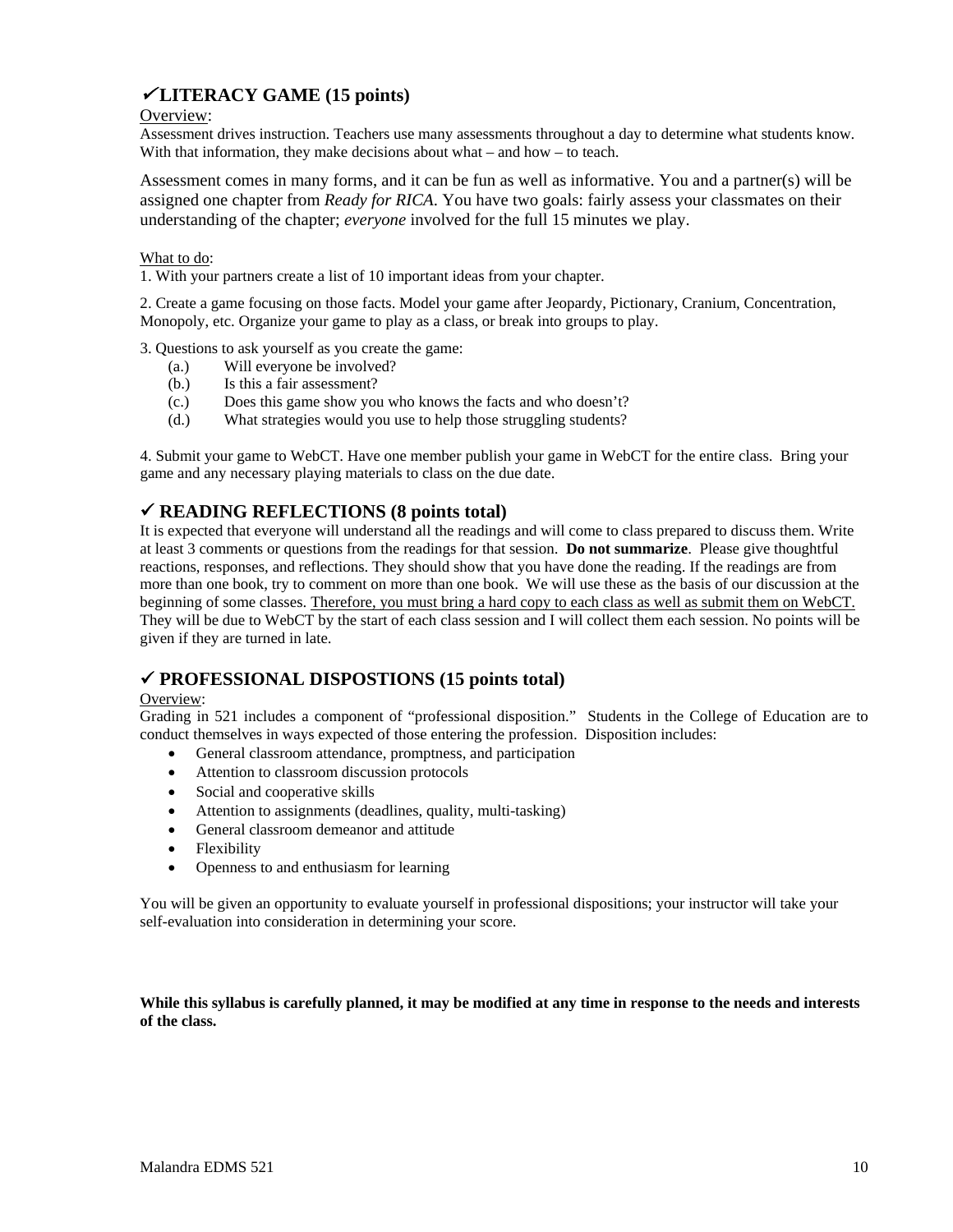## **Course Outline EDMS 521 BRING BOOKS TO CLASS SESSIONS AS INDICATED**

**(While this schedule is carefully planned, it may be modified at any time.)** 

| Date                           | <b>Topic</b>                                                                 | <b>Readings/Assignments Due</b>                                       |
|--------------------------------|------------------------------------------------------------------------------|-----------------------------------------------------------------------|
| <b>Session 1</b>               | Course Overview<br>$\bullet$                                                 | <b>BRING:</b>                                                         |
| January 26                     | <b>Building Community</b><br>$\bullet$                                       | <b>SYLLABUS!</b><br>$\bullet$                                         |
| <b>Session 2</b><br>February 2 | <b>ELA</b> Standards<br>$\bullet$<br><b>Literacy Assessment</b><br>$\bullet$ | <b>READ:</b><br>Flint: Chapter 1 (Reading and Learners)               |
|                                |                                                                              | <b>BRING:</b><br>Copy of the ELA Standards for the grade<br>$\bullet$ |
|                                |                                                                              | level you will be teaching (or want to<br>teach)                      |
|                                |                                                                              | http://www.cde.ca.gov<br>Johns                                        |
|                                |                                                                              | Flint<br>Due:                                                         |
|                                |                                                                              | Reading Reflection 1                                                  |
| <b>Session 3</b>               |                                                                              | <b>READ:</b>                                                          |
| February 9                     | <b>Literacy Assessment</b>                                                   | Zarillo: Chapter 1 (Assessment)<br><b>BRING:</b>                      |
|                                |                                                                              | Johns                                                                 |
|                                |                                                                              | Flint<br>$\bullet$                                                    |
| <b>Session 4</b>               |                                                                              | <b>READ:</b>                                                          |
| February 16                    | Phonemic Awareness                                                           | Flint: Chapter 2 (Oral Language)                                      |
|                                |                                                                              | Zarillo: Chapter 3 (Phonemic Awareness)<br><b>BRING:</b>              |
|                                |                                                                              | $\bullet$<br>Flint                                                    |
|                                |                                                                              | Due:                                                                  |
|                                |                                                                              | Reading Reflection 2                                                  |
| <b>Session 5</b>               | Concepts About Print                                                         | <b>READ:</b>                                                          |
| February 23                    |                                                                              | Zarillo: Chapter 4 (Concepts About Print)                             |
|                                |                                                                              | Due:<br>$\bullet$<br>Field Observation 1 (WebCT)                      |
| <b>Session 6</b>               | Phonics                                                                      | <b>READ:</b>                                                          |
| March 2                        |                                                                              | Flint: Chapter 6 (Emergent Readers & Writers)                         |
|                                |                                                                              | Zarillo: Chapter 5 (Phonics)                                          |
|                                |                                                                              | <b>BRING:</b>                                                         |
|                                |                                                                              | Flint                                                                 |
|                                |                                                                              | Due:<br>Reading Reflection 3                                          |
| <b>Session 7</b>               | Spelling                                                                     | <b>READ:</b>                                                          |
| March 9                        |                                                                              | Zarillo: Chapter 6 (Spelling)                                         |
| <b>Session 8</b>               | Fluency                                                                      | <b>READ:</b>                                                          |
| March 16                       | Writing                                                                      | Flint, Chapter 7 (Beginning Readers & Writers)                        |
|                                |                                                                              | <b>BRING:</b>                                                         |
|                                |                                                                              | Flint<br>$\bullet$<br>Due:                                            |
|                                |                                                                              | Reading Reflection 4                                                  |
| <b>Session 9</b>               | Reading Comprehension-Narrative                                              | <b>READ:</b>                                                          |
| March 23                       |                                                                              | Flint, Chapter 8 (Intermediate Readers & Writers)                     |
|                                |                                                                              | <b>BRING:</b>                                                         |
|                                |                                                                              | Flint<br>Due:                                                         |
|                                |                                                                              | Reading Reflection 5                                                  |
|                                |                                                                              | Field Observation 2 (WebCT)                                           |
| <b>Session 10</b><br>March 30  | <b>SPRING BREAK</b>                                                          |                                                                       |
|                                |                                                                              |                                                                       |